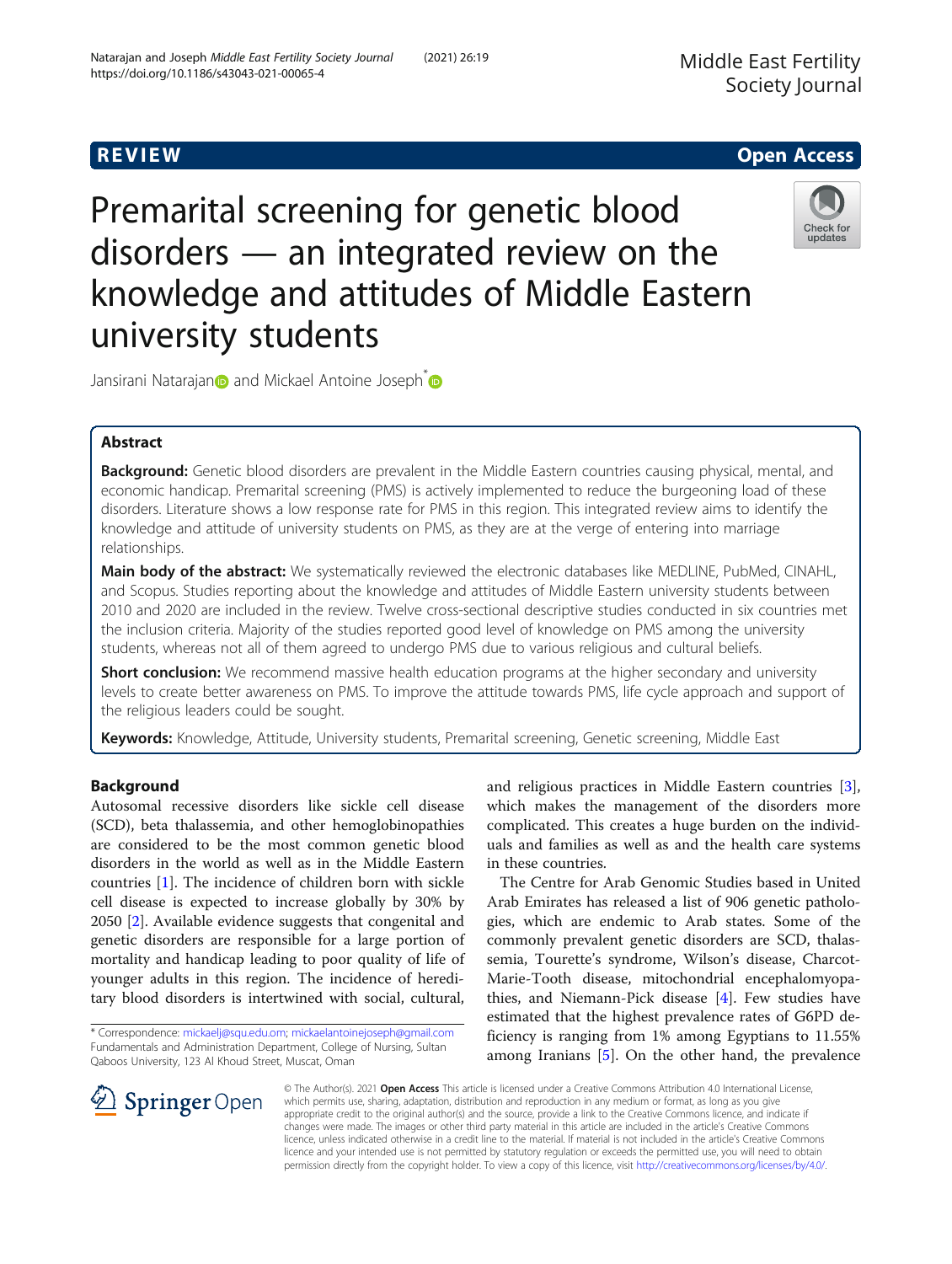of thalassemia among adult patients in the Middle East is reported to be 43.3% [\[6](#page-5-0)]. Regarding SCD, sickle cell hemoglobin (Hbs) is commonly seen in all Middle Eastern countries ranging from approximately 0.04 to 2.1% [[7\]](#page-5-0).

Premarital screening (PMS) and genetic counseling (GC) programs can identify and modify the health risk factors known to impact genetic disorders. PMS could be the most important way to prevent the abovementioned genetic blood disorders and many medical, psychological, and social marital problems [[8\]](#page-5-0). PMS and GC programs are declared mandatory in eight Middle Eastern countries. They are free of cost to reduce the at-risk marriages and the prevalence of genetic disorders [\[9](#page-5-0)].

The worldwide epidemiologic burden of inherited erythrocyte disorders remains high according to the recent worldwide epidemiological report [\[10](#page-5-0)]. In the Arab region, a greater proportion of people (25–60%) prefer consanguineous marriages [\[11](#page-5-0)]. Abortion is considered illegal in a majority of Arab countries, which necessitates the efforts to prevent the marriage of the disease carrier couples [[12\]](#page-5-0). PMS can help the couple prepare themselves for marriage with proper premarital counseling giving them a better chance for a stable and satisfying marriage. According to the National Society of Genetic Counselors, "Genetic counseling is the process of helping people understand and adapt to the medical, psychological and familial implications of genetic contributions to disease" [\[13](#page-5-0)]. Though the PMS program has been widely implemented in these countries for approximately two decades, the success of the program lies in the awareness and attitudes towards PMS among the younger generation. Though Saudi Arabia has mandated the PMS program before marriage, 48% of the genetically incompatible couple have gone ahead with their marriage decision [\[14](#page-5-0)]. The population in Arab countries is characterized by large families, high maternal and paternal ages, and high levels of inbreeding [[15\]](#page-5-0). A review conducted on the effectiveness of PMS and GC programs for beta thalassemia in Middle Eastern countries has revealed that a cancelation rate of 65% of at-risk marriage could not be achieved except in Iran, Turkey, and Iraq [[9\]](#page-5-0). As an effort to identify the reason for the low response to this PMS program, we decided to review the studies conducted in this region on the aspects of knowledge and attitudes on PMS among the university students. Understanding the knowledge and attitude of this age group is crucial in developing strategies to create awareness and build positive attitudes towards PMS. University students are the target group as they are on the verge of making decisions about marriage.

### Main text

#### Aims and methods

Whittemore and Knalf's integrated review process with five steps was used. The steps involved are identification of the problem to be studied, thorough literature search, appraisal of the quality of data, examination of the data, and presentation of conclusions [\[16\]](#page-5-0). A systematic literature search was conducted to identify the studies exploring the knowledge and attitudes on PMS among university students. The search included databases like MEDLINE, PubMed, Cumulative Index to Nursing and Allied Health Literature (CINAHL), and Scopus. Key words including knowledge, attitude, premarital screening, university students, and genetic blood disorders were used in the search. Inclusion criteria included quantitative studies that (a) assessed the knowledge of university students on PMS, (b) explored the attitude of university students towards PMS, (c) were published in peer-reviewed articles in English, (d) were published between 2010 and 2020, and (e) were from Middle Eastern countries. The final criterion was included due to international variation in culture and health policies. The search yielded 328 articles, and twelve of them met the inclusion criteria for review as depicted in Fig. 1.

#### Measures

Each article was evaluated based on the revised criteria of the American Association of Critical-Care Nurses (AACN), which has six rating levels [[17,](#page-5-0) [18\]](#page-5-0). All included articles in our review were quantitative descriptive studies scoring "C" for level of evidence.

#### Analysis of findings

All the selected papers were reviewed carefully by two authors (JRN and MAJ) independently and finalized based on the inclusion criteria. JRN and MAJ extracted data from the literature, and discrepancies were resolved

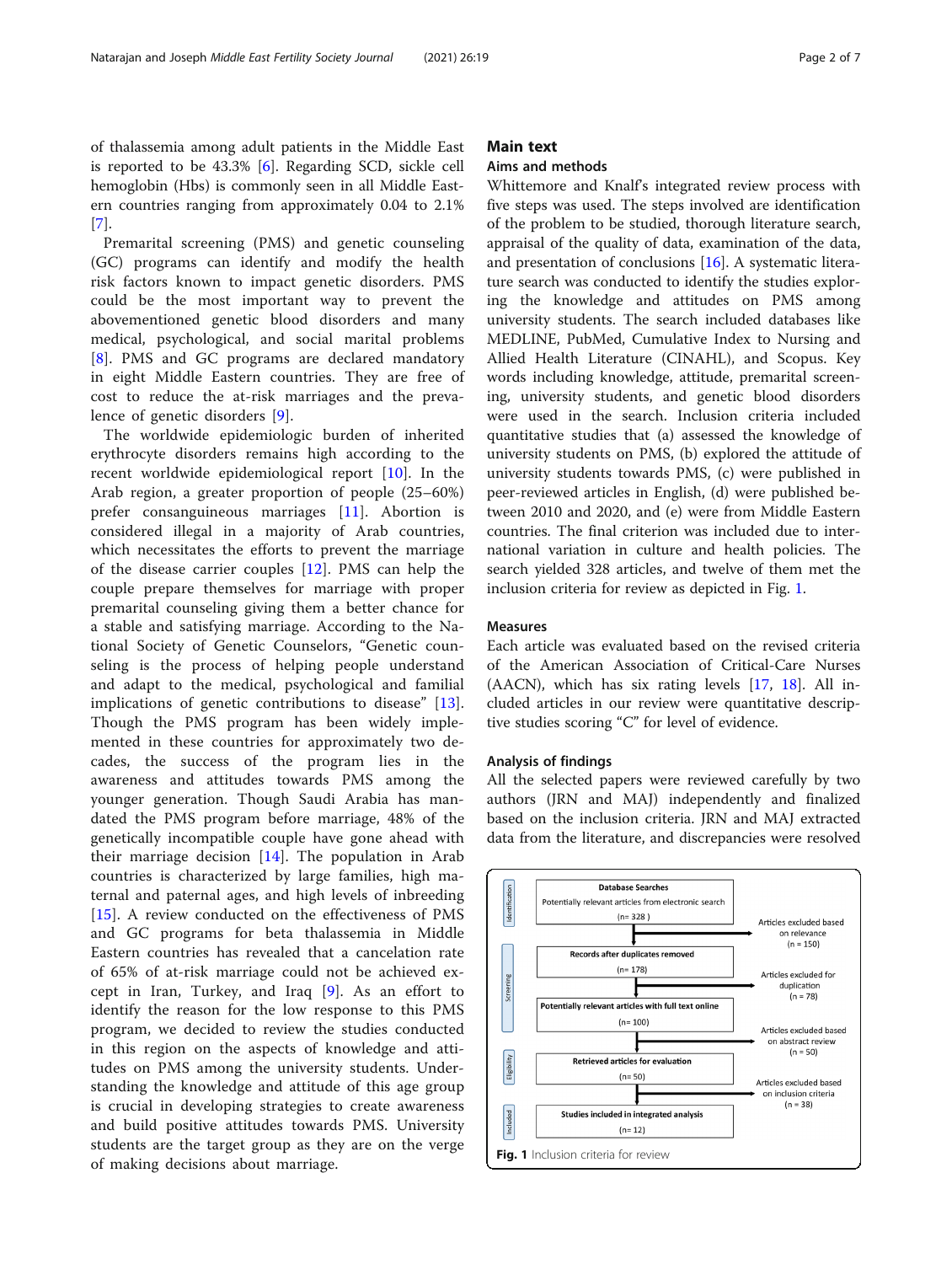by discussion. Data was analyzed and synthesized using the matrix table suggested by [\[19](#page-5-0)], and the details of the studies (author, year of publication, country, purpose, methods, and findings) with level of evidence are provided in Table [1](#page-3-0).

# Results

A total of twelve studies conducted in six countries, including Kuwait, 1; Yemen, 1; Jordan, 1; Oman, 1; Egypt, 1; and KSA, 7, met the inclusion criteria for this review. All of the 12 studies were cross-sectional descriptive studies and have used researcher-developed selfreported questionnaires, as there are no valid standardized questionnaires available to assess the knowledge and attitude of PMS. The majority of the studies are conducted in the Middle Eastern countries where these hereditary disorders are commonly prevalent. The findings are discussed as narrative analysis under knowledge and attitudes on premarital screening of the university students in Table [2.](#page-4-0)

## **Discussion**

The study has reviewed the knowledge and attitudes of Middle Eastern country university students on premarital screening. Regarding knowledge of the university students about PMS, eight of the studies reported good and adequate knowledge [[14](#page-5-0), [20](#page-6-0)–[26](#page-6-0)]. One study reported fair level of knowledge [[27\]](#page-6-0), and two studies reported low level of knowledge [[28](#page-6-0)–[30](#page-6-0)]. One study even reported that female students had a good level of knowledge whereas male students had insufficient knowledge. Findings cannot be conclusive about the knowledge levels of the university students, as none of the studies used valid and reliable standardized questionnaires to assess the knowledge level on PMS. Even the educated Arab population has an extremely low level of genetic literacy, which poses a hindrance for genetic counseling [\[31](#page-6-0)]. Many Middle Eastern countries have realized the importance of PMS as a cost-effective measure to reduce the economic burden on society. Middle Eastern countries in general have good existing programs in reproductive and other primary health services where community genetic services could easily be integrated [[32\]](#page-6-0). Massive health education starting from the higher secondary curriculum advancing to the college curriculum can increase knowledge levels. Education and examinations could be targeted towards unmarried male university students, which can facilitate them in making informed choices about unmarried females and consanguineous marriages.

Ten studies explored university students' attitudes towards PMS while two studies did not. Though the majority of the students from the reviewed studies were reported to have good and adequate knowledge, it is

discouraging to note that not all of them agreed to undergo PMS due to various religious and cultural beliefs. Three of the reviewed studies reported negative or fair attitudes of university students related to PMS [[21](#page-6-0), [25,](#page-6-0) [27](#page-6-0)]. Participants of seven reviewed studies had positive attitudes towards PMS, and even held beliefs about making policies about it stronger [\[14,](#page-5-0) [20](#page-6-0), [22](#page-6-0)–[24](#page-6-0), [29](#page-6-0), [30](#page-6-0)]. One third of the participants in a study reported they would proceed with their marriage even if both partners tested positive for thalassemia, and they were unwilling to undergo PMS as it would affect their future marriage opportunities [\[22\]](#page-6-0). A higher level of female literacy, fear of hereditary blood disorders, urbanization, and better economic status of the families have caused a decrease in consanguineous marriages in Arab countries in recent years [[33](#page-6-0)]. In a study conducted in Oman on South Batinah Governorate's adults, unwillingness to undergo PMS was associated with the following characteristics: female gender, lower education levels, younger age groups, and single populations  $[32]$  $[32]$ . Life cycle approaches are believed to attract a better holistic public response as a remedy to the barriers to PMS program success in the Middle East [\[9](#page-5-0)]. India and Canada successfully incorporated PMS into school health packages [[34,](#page-6-0) [35](#page-6-0)]. Middle Eastern countries could follow this model of PMS incorporation at the higher secondary education level or make PMS mandatory for admission to the universities. Emphasis on structured health education on hereditary diseases and consanguineous marriages are needed in higher education levels.

Some participants believed that their fate is determined by God and therefore willing to accept the risk of bearing a sick child without undergoing PMS. This is similar to a study done in Oman among higher secondary school students who reported that they would accept the birth of children with genetic blood disorders as God's will  $[36]$  $[36]$ . Though Islam promotes healthy marriage and the role of counseling, 90% of the couples detected as carriers in KSA proceeded with their marriages. A Nigerian study conducted among religious leaders had reported good knowledge and positive attitudes towards PMS for sickle cell disease [[37](#page-6-0)], and a similar study can be conducted in Middle Eastern countries to understand the viewpoints of religious leaders. Individuals with incompatible genes expressed a fear of stigma associated with the carrier status. They frequently face familial pressures with consanguineous marriages. These problems could be reduced with community health education with the support of religious authorities [[38\]](#page-6-0). There is a need for intensification of health education campaigns among youth, and religious leaders could be involved to clarify and correct misconceptions about PMS [[22\]](#page-6-0).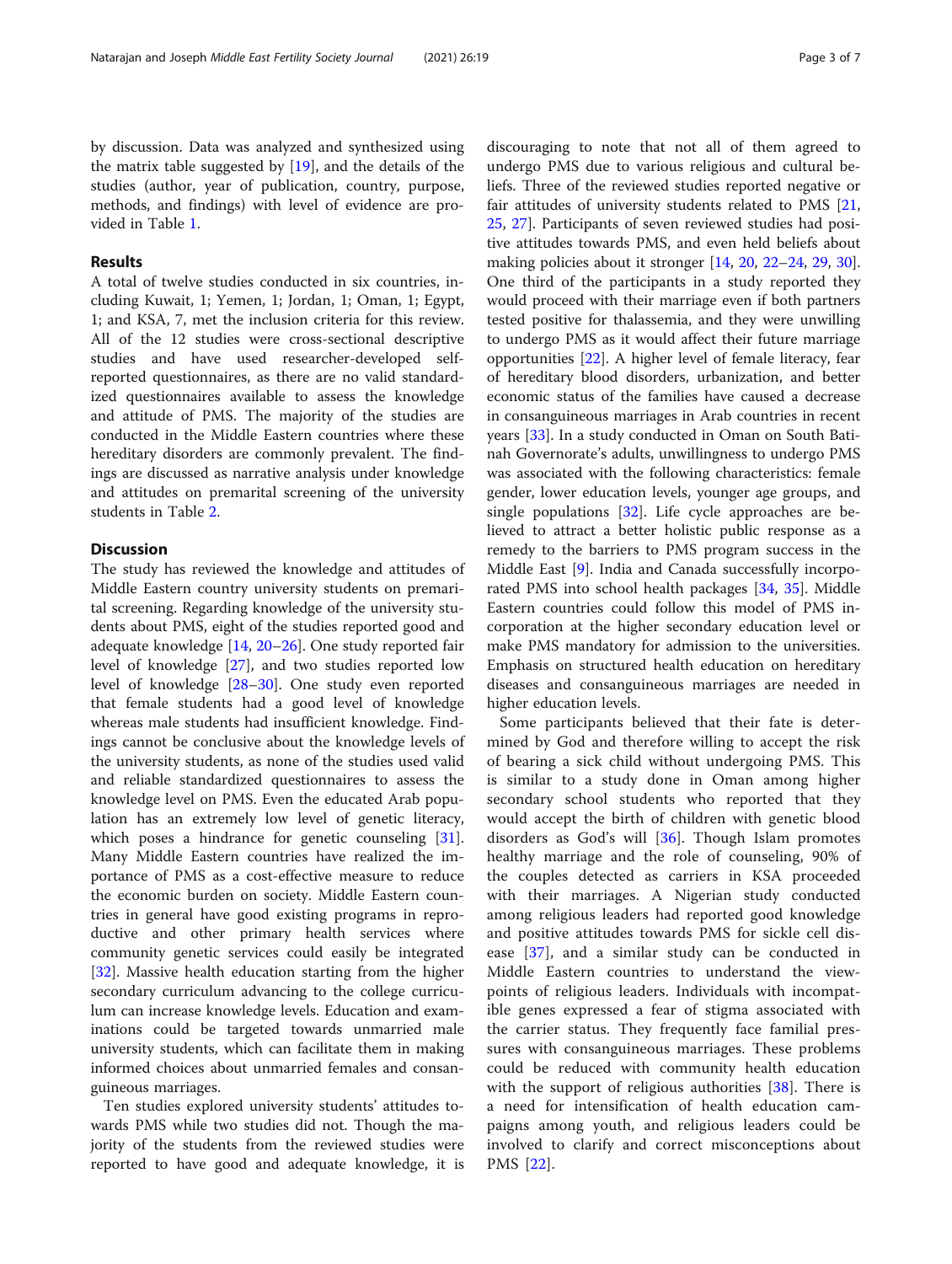<span id="page-3-0"></span>

| Table 1 Summary of the articles with author, country, year, participants, methods, instruments, study purpose, and main findings |  |  |  |
|----------------------------------------------------------------------------------------------------------------------------------|--|--|--|
|----------------------------------------------------------------------------------------------------------------------------------|--|--|--|

| SL.            | Author,<br>NO. year, and<br>country               | <b>Participants</b>                                                                                                  | Methods                                                                       | Instrument                                                 | <b>T</b> barringly of the anterest multiple addition, country, year, participants, methods, mstrantents, study parpose, and multi-midnigs<br>Study purpose                                                          | <b>Main findings</b>                                                                                                                                                                                                                                                                                                                                    | Major | Level of<br>aspects evidence |
|----------------|---------------------------------------------------|----------------------------------------------------------------------------------------------------------------------|-------------------------------------------------------------------------------|------------------------------------------------------------|---------------------------------------------------------------------------------------------------------------------------------------------------------------------------------------------------------------------|---------------------------------------------------------------------------------------------------------------------------------------------------------------------------------------------------------------------------------------------------------------------------------------------------------------------------------------------------------|-------|------------------------------|
| $\mathbf{1}$   | Ibrahim<br>et al., 2011,<br>Jeddah,<br><b>KSA</b> | 1563 students from<br>all faculties of KAU                                                                           | Cross-<br>sectional<br>study,<br>multistage<br>stratified<br>random<br>sample | Researcher-<br>developed                                   | The present study was<br>conducted to assess<br>questionnaire knowledge and attitudes<br>of unmarried female<br>students in King Abdul-<br>Aziz University (KAU)<br>towards premarital<br>screening (PMS) programs. | Students' knowledge about<br>the program was generally<br>low (80 % had poor scores).<br>Regarding attitude, almost<br>all students (99.0%) agreed<br>on the importance of PMS.                                                                                                                                                                         | K, A  | $\mathsf C$                  |
| 2              | Al Kindi<br>et al., 2012,<br>Muscat,<br>Oman      | 590 unmarried<br>Omani students of<br>both genders                                                                   | Cross-<br>sectional<br>study                                                  | Researcher-<br>developed<br>questionnaire                  | The aim of this study was<br>to explore the knowledge<br>and attitudes of Sultan<br><b>Qaboos University</b><br>students towards<br>premarital screening<br>programs.                                               | Most of the participants<br>(79%) were aware of the<br>availability of premarital<br>screening program in<br>Oman. The vast majority of<br>participants (92%) thought<br>it was important to carry<br>out premarital screening<br>and agreed to do it.                                                                                                  | K, A  | C                            |
| 3              | Ebtisam<br>and Khalil.<br>2014, KSA               | 120 King Saud<br>University female<br>students                                                                       | Cross-<br>sectional<br>study,<br>random<br>sample                             | Researcher-<br>developed<br>self-reported<br>questionnaire | This study aimed at<br>assessing the knowledge,<br>beliefs, and behavior of<br>KSU female students in<br>Riyadh, regarding the<br>national premarital<br>screening program (PMS).                                   | Most of the King Saud<br>University's female students<br>had fair knowledge and fair<br>behavior towards premarital<br>screening.                                                                                                                                                                                                                       | K, A  | C                            |
| $\overline{4}$ | Farahat<br>et al., 2014,<br>Egypt                 | 345 students from<br>Menoufia University<br>faculties in Shebin<br>Elkom City                                        | Cross-<br>sectional<br>study                                                  | Researcher-<br>developed<br>self-reported<br>questionnaire | The aim of the study was to<br>assess the <b>knowledge and</b><br>attitudes of Menoufia<br><b>University students</b><br>towards premarital care<br>(PMC).                                                          | The results of this study<br>clearly showed that 75.1%<br>of the participants were<br>aware of the presence of<br>PMC services, and the<br>participants' attitudes<br>towards PMC were<br>favorable (53.9%).                                                                                                                                            | K, A  | C                            |
| 5              | Al Khaldi<br>et al., 2016,<br>Amman,<br>Jordan    | 542 students from<br>four universities<br>(two public and<br>two private<br>universities) located<br>in North Jordan | Cross-<br>sectional<br>study                                                  | Researcher-<br>developed<br>self-reported<br>questionnaire | This aimed to assess the<br>knowledge and attitudes<br>of university students in<br>North Jordan towards the<br>mandatory National<br>Premarital Thalassemia<br>Screening Program<br>implemented in 2004.           | Respondents had adequate<br>knowledge of and positive<br>attitudes towards the<br>premarital screening<br>program.                                                                                                                                                                                                                                      | K, A  | C                            |
| 6              | Al Nood<br>et al., 2016,<br>Yemen                 | 516 students of the<br>Faculty of Medicine<br>and Health<br>Sciences, Sana'a<br>University                           | Cross-<br>sectional<br>study                                                  | Researcher-<br>developed<br>self-reported                  | To assess the <b>knowledge</b><br>and attitudes of Sana<br>University medical<br>questionnaire students towards<br>premarital screening (PMS).                                                                      | Most of the respondents<br>(92%) knew that PMS<br>reduces hereditary and<br>sexually transmitted<br>diseases, believed that it is<br>important to carry out, and<br>agreed to do it. Making<br>PMS mandatory and legal<br>prevention of marriage in<br>case of positive results were<br>accepted by 82% and 62%<br>of the respondents,<br>respectively. | K, A  | C                            |
| 7              | Alghamadi<br>et al., 2016,<br>KSA                 | 320 students of<br>King Saud<br>University                                                                           | Cross-<br>sectional<br>study<br>multistage<br>sampling<br>method              | Researcher-<br>developed<br>self-reported<br>questionnaire | To assess knowledge of<br>premarital screening and<br>their relation to the socio-<br>demographic background<br>of male university students<br>in Riyadh City.                                                      | Students of higher<br>academic level showed a<br>significantly higher level of<br>knowledge. Knowledge of<br>male university students<br>about the PMS program<br>was insufficient in some<br>areas.                                                                                                                                                    | Κ     | C                            |
| 8              | Enezi and                                         | 809 students of                                                                                                      | Cross-                                                                        | Researcher-                                                | The aim of the study was to 92% were aware of                                                                                                                                                                       |                                                                                                                                                                                                                                                                                                                                                         | K, A  | C                            |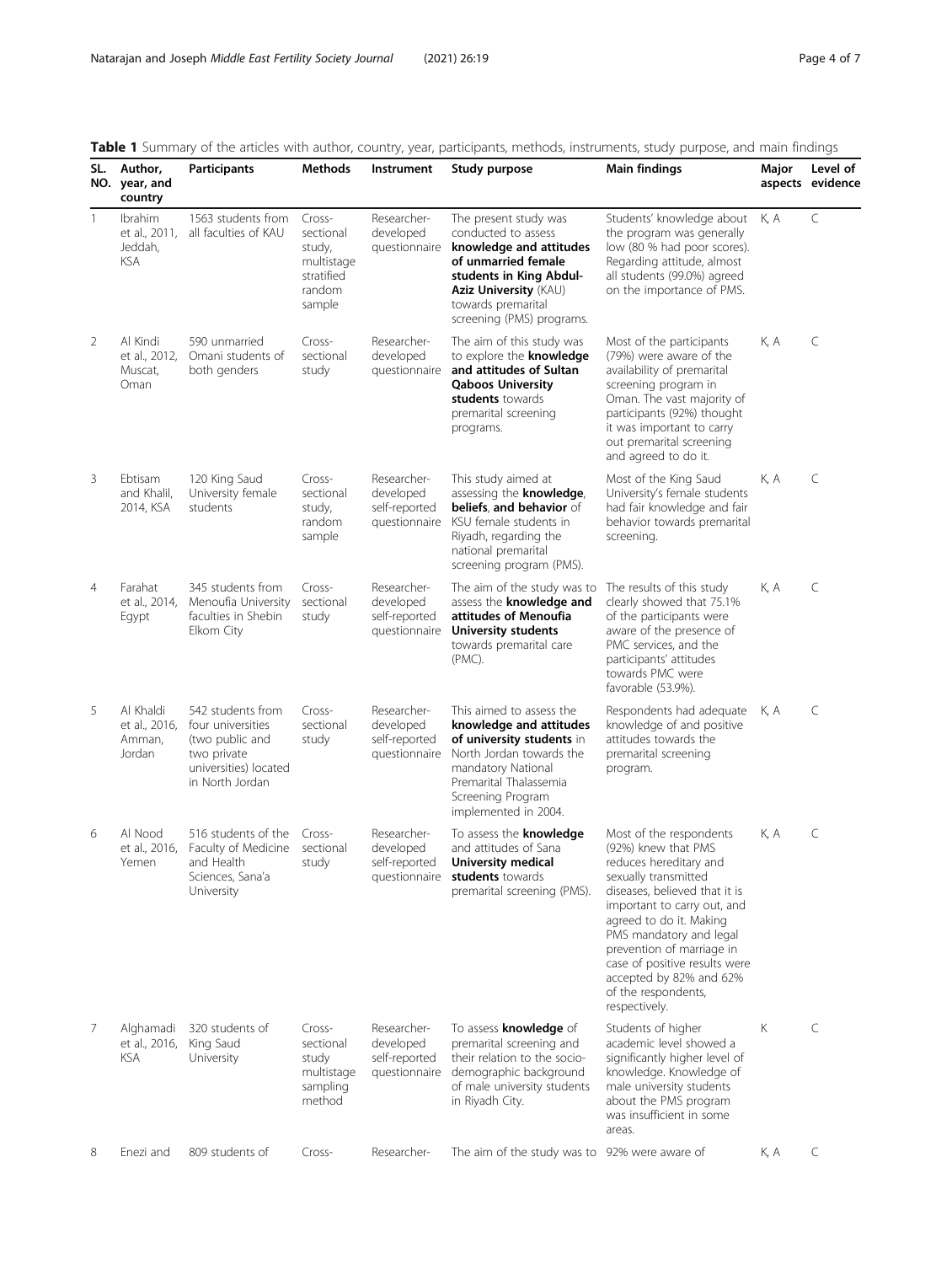| SL. | Author,<br>NO. year, and<br>country      | <b>Participants</b>                                     | <b>Methods</b>                                                                              | Instrument                                                           | Study purpose                                                                                                                                                                              | <b>Main findings</b>                                                                                                                                                                                                                                                                                                                 | Major | Level of<br>aspects evidence |
|-----|------------------------------------------|---------------------------------------------------------|---------------------------------------------------------------------------------------------|----------------------------------------------------------------------|--------------------------------------------------------------------------------------------------------------------------------------------------------------------------------------------|--------------------------------------------------------------------------------------------------------------------------------------------------------------------------------------------------------------------------------------------------------------------------------------------------------------------------------------|-------|------------------------------|
|     | Kuwait                                   | Mitra, 2017, Kuwait University                          | sectional<br>study                                                                          | developed<br>self-reported<br>questionnaire                          | determine the level of<br>knowledge, attitudes and<br>satisfaction among<br>university students<br>regarding premarital<br>screening programs.                                             | premarital screening, and<br>85% showed positive<br>attitudes towards PMS.                                                                                                                                                                                                                                                           |       |                              |
| 9   | Melaiabri<br>et al., 2017,<br><b>KSA</b> | 380 students of Taif Cross-<br>University               | sectional<br>study                                                                          | Researcher-<br>developed<br>self-reported<br>questionnaire           | To investigate the<br>knowledge, attitudes, and<br>practices of Taif University<br>students towards the<br>national PMS program.                                                           | Most participants (97.4%)<br>were aware of the PMS<br>program and (82.9%) were<br>willing to change their<br>decision to marry in the<br>case of receiving<br>incompatible results.<br>Moreover, the majority of<br>the participants (91.8%)<br>demanded the<br>implementation of a law<br>that prohibits incompatible<br>marriages. | K, A  | C                            |
| 10  | Moussa<br>et al., 2018,<br><b>KSA</b>    | 640 students of<br>seven colleges of<br>Hail University | Cross-<br>sectional<br>study                                                                | Researcher-<br>developed<br>self-reported<br>questionnaire           | To detect the degree of<br>knowledge and attitudes<br>of the female university<br>students of Hail University<br>towards the national<br>mandatory premarital<br>screening program (NPMS). | Majority of the participants<br>were aware of the<br>availability of the program<br>(75.5%) and (76.2 %) knew<br>that it was obligatory to<br>complete it before<br>marriage.                                                                                                                                                        | К     | $\mathsf{C}$                 |
| 11  | Oahtani<br>et al., 2019,<br><b>KSA</b>   | 541 students of<br>King Khalid<br>university, Nurjan    | Cross-<br>sectional<br>study<br>Two stage<br>stratified<br>cluster<br>sampling<br>technique | A researcher-<br>developed<br>self-<br>administered<br>questionnaire | This study aimed to assess<br>university students'<br>knowledge, attitudes, and<br>practice of premarital<br>counseling (PMC) in King<br>Khalid University.                                | Nearly three out of four<br>students had a good<br>awareness level regarding<br>PMC. Most of the students<br>had a positive attitude<br>towards PMS and their<br>readiness to adopt the<br>counseling before marriage.                                                                                                               | K, A  | $\subset$                    |
| 12  | Alhowiti,<br>et al, 2019,<br><b>KSA</b>  | 437 students of<br>Tabuk University,<br><b>KSA</b>      | Cross-<br>sectional<br>study                                                                | A researcher-<br>developed<br>self-<br>administered<br>questionnaire | To assess the level of<br>knowledge and the<br>attitudes among Saudi<br>Tabuk University students<br>regarding premarital<br>screening programs.                                           | Slightly less than half of the K, A<br>students (48.3%) had<br>sufficient knowledge<br>regarding premarital<br>screening. Almost two<br>thirds of the students<br>(69.8%) had a positive<br>attitude towards premarital<br>screening.                                                                                                |       | C                            |

<span id="page-4-0"></span>Table 1 Summary of the articles with author, country, year, participants, methods, instruments, study purpose, and main findings (Continued)

A attitude, K knowledge

# Table 2 Themes from the review on PMS

| <b>Themes</b>                     | <b>Findings</b>                                                                    |  |  |
|-----------------------------------|------------------------------------------------------------------------------------|--|--|
| Knowledge about PMS (12 studies)  | Eight studies have reported good and adequate level of knowledge [14, 20–26]       |  |  |
|                                   | One study has reported fair level of knowledge [27]                                |  |  |
|                                   | Two studies have reported low level of knowledge [28-30]                           |  |  |
| Attitude towards PMS (10 studies) | Three studies have reported negative of fair attitude towards PMS [21, 25, 27]     |  |  |
|                                   | Seven studies have reported positive attitudes towards PMS [14, 20, 22-24, 29, 30] |  |  |

PMS premarital screening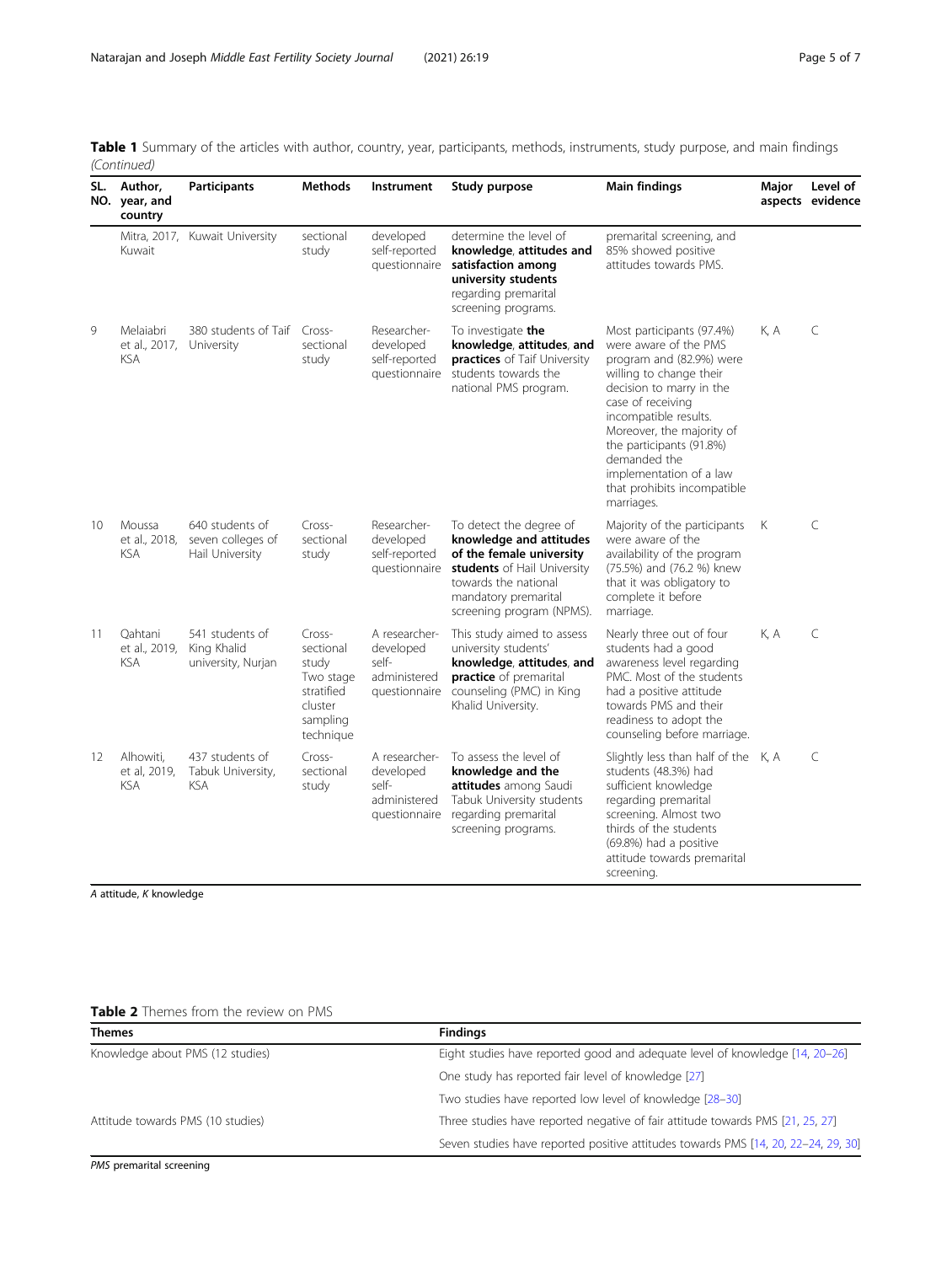### <span id="page-5-0"></span>Limitations

All of the 12 studies reviewed relied upon the researcher-developed self-reported questionnaires. The questionnaires were developed and reviewed by experts in most of the cases. Future studies could observe the practice of PMS tests among university students along with their knowledge and attitudes. Only studies published in English were included, which might have resulted in the omission of valuable studies in other languages.

#### Conclusion

Various factors have contributed to the inadequate information on the extent to which these genetic blood disorders in the Middle Eastern region pose health and economic burdens; this exposes the importance of sustainable research activities in this area. The findings of this review have opened up new areas of health education needs among the yet-to-be-married couples (university students) regarding genetic blood disorders. Health education strategies involving family members, lawmakers, and religious leaders could enhance the younger Middle Eastern population's compliance to PMS. Mass outreach programs through various social media platforms is the need of the hour to create awareness among the younger generation and to alleviate the burden of these genetic blood disorders on the individuals and society in the Middle East. A very exciting phase for reducing the genetic burden in the human population in this region of the world has begun, and it is hoped that this mission will succeed.

#### Abbreviations

CINAHL: Cumulative Index to Nursing and Allied Health Literature; SCD: Sickle cell disease; GS: Genetic counseling; G6PD: Glucose-6-phosphate dehydrogenase; PMS: Premarital screening

#### Acknowledgements

Not applicable

#### Authors' contributions

JRN conceived and designed the study. JRN and MAJ performed the database search. JRN wrote the manuscript, drafted the studies in table form, and discussed the results. MAJ revised the literature search and reviewed and critically revised the review before submission for spelling and grammar. Both authors have read and approved the final manuscript.

#### Funding

No funding was obtained for the review.

Availability of data and materials Not applicable

#### Declarations

Ethics approval and content to participate Not applicable

Consent for publication Not applicable

#### Competing interests

The authors declare that they have no competing interest.

Received: 26 March 2021 Accepted: 16 June 2021<br>Published online: 30 June 2021

#### References

- 1. Williams TN, Weatherall DJ (2012) World distribution, population genetics, and health burden of the hemoglobinopathies. Cold Spring Harb Perspect Med 2(9):a011692. <https://doi.org/10.1101/cshperspect.a011692>
- 2. Piel FB, Hay SI, Gupta S, Weatherall DJ, Williams TN (2013) Global burden of sickle cell anaemia in children under five, 2010–2050: modelling based on demographics, excess mortality, and interventions. PLoS Med 10(7): e1001484. <https://doi.org/10.1371/journal.pmed.1001484>
- 3. Chawla S, Singh RK, Lakkakula BV, Vadlamudi RR (2017) Attitudes and beliefs among high-and low-risk population groups towards β-thalassemia prevention: a cross-sectional descriptive study from India. J Comm Genet 8(3):159–166. <https://doi.org/10.1007/s12687-017-0298-4>
- 4. Abu-Shaheen, A., Munshi, H., Nofal, A., Abdelmoety, D. A., Riaz, M., & AlFayyad, I. (2019). Epidemiology of sickle cell disease in Gulf Cooperation Council countries: a systematic review. Available at SSRN 3429912.
- 5. Usanga EA, Ameen R (2000) Glucose-6-phosphate dehydrogenase deficiency in Kuwait, Syria, Egypt, Iran, Jordan and Lebanon. Hum Hered 50(3):158–161. <https://doi.org/10.1159/000022906>
- 6. Abu-Shaheen A, Heena H, Nofal A, Abdelmoety DA, Almatary A, Alsheef M et al (2020) Epidemiology of thalassemia in Gulf Cooperation Council countries: a systematic review. Biomed Res Int 2020
- 7. Bailey M, Gibbs M, Dani N, Mendell A, Thompson M (2019) Burden of illness of sickle cell disease in countries of the Middle East: a systematic literature review. American Society of Hematology, Washington, DC
- 8. Balci YI, Ergin A, Polat A, Atilgan T, Utku U, Koyuncu H (2014) Thalassemia premarital screening program: public view, what has been done, what needs to be done? Int J Hematol Oncol 29(4):247–252
- 9. Saffi M, Howard N (2015) Exploring the effectiveness of mandatory premarital screening and genetic counselling programmes for βthalassaemia in the Middle East: a scoping review. Public Health Genom 18(4):193–203. <https://doi.org/10.1159/000430837>
- 10. Lippi G, Mattiuzzi C (2020) Updated worldwide epidemiology of inherited erythrocyte disorders. Acta Haematol 143(3):196–203. [https://doi.org/10.11](https://doi.org/10.1159/000502434) [59/000502434](https://doi.org/10.1159/000502434)
- 11. Gowans LJ, Cameron-Christie S, Slayton RL, Busch T, Romero-Bustillos M, Eliason S et al (2019) Missense pathogenic variants in KIF4A affect dental morphogenesis resulting in X-linked taurodontism, microdontia and densinvaginatus. Front Genet 10:800. <https://doi.org/10.3389/fgene.2019.00800>
- 12. Kulwicki AD (2021) People of Arab heritage. In: Textbook for transcultural health care: a population approach. Springer, pp 251–276
- 13. Resta R, Biesecker BB, Bennett RL, Blum S, Hahn SE, Strecker MN et al (2006) A new definition of genetic counseling: National Society of Genetic Counselors' Task Force report. J Genet Couns 15(2):77–83. [https://doi.org/1](https://doi.org/10.1007/s10897-005-9014-3) [0.1007/s10897-005-9014-3](https://doi.org/10.1007/s10897-005-9014-3)
- 14. Melaibari M, Shilbayeh S, Kabli A (2017) University students' knowledge, attitudes, and practices towards the national premarital screening program of Saudi Arabia. J Egypt Public Health Assoc 92(1):36–43. [https://doi.org/1](https://doi.org/10.21608/EPX.2018.6648) [0.21608/EPX.2018.6648](https://doi.org/10.21608/EPX.2018.6648)
- 15. Al-Gazali L, Hamamy H (2014) Consanguinity and dysmorphology in Arabs. Hum Hered 77(1-4):93–107. <https://doi.org/10.1159/000360421>
- 16. Whittemore R, Knafl K (2005) The integrative review: updated methodology. J Adv Nurs 52(5):546–553. <https://doi.org/10.1111/j.1365-2648.2005.03621.x>
- 17. Adachi-Mejia AM, Drake KM, MacKenzie TA, Titus-Ernstoff L, Longacre MR, Hendricks KM, Beach ML, Dalton MA (2010) Perceived intrinsic barriers to physical activity among rural mothers. J Women's Health 19(12):2197–2202. <https://doi.org/10.1089/jwh.2009.1879>
- 18. Armola RR, Bourgault AM, Halm MA, Board RM, Bucher L, Harrington L, Heafey C, Lee RK, Shellner PK, Medina J, for the 2008-2009 Evidence-Based Practice Resource Work Group of the American Association of Critical-Care Nurses (2009) Upgrading the American association of critical-care nurses' evidence-leveling hierarchy. Am J Crit Care 18(5):405–409. [https://doi.org/1](https://doi.org/10.4037/ajcc2009170) [0.4037/ajcc2009170](https://doi.org/10.4037/ajcc2009170)
- 19. Garrard J (2020) Health sciences literature review made easy